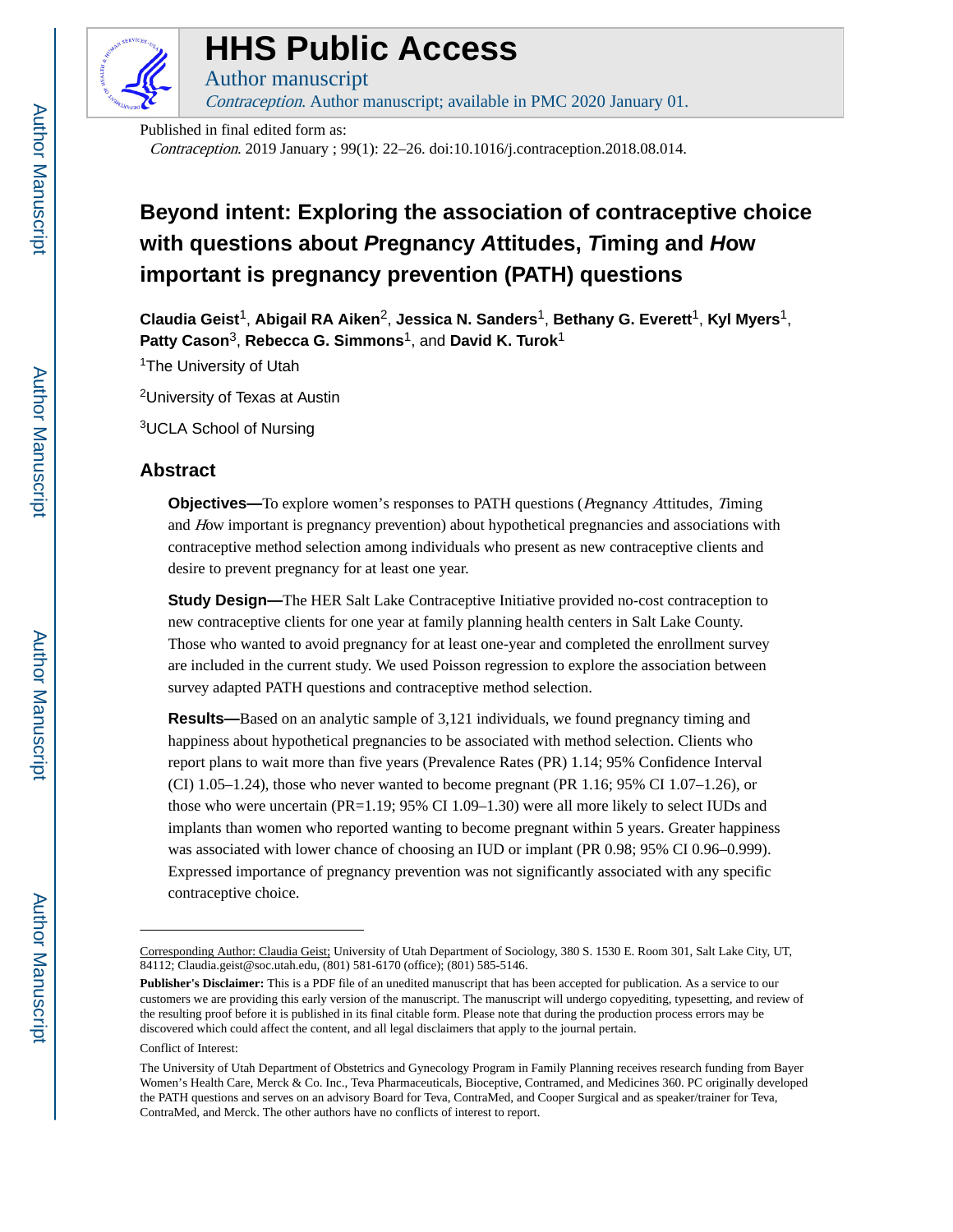**Conclusions—**Pregnancy intentions and happiness about a hypothetical pregnancy were independently associated with selection of IUDs and Implants.

**Implications—**Pregnancy attitudes, plans and emotions inform clients' contraceptive needs and behaviors. Client-centered contraceptive care may benefit from a more nuanced PATH approach rather than relying on a single time-oriented question about pregnancy intention.

#### **Keywords**

pregnancy intentions; contraceptive method choice; emotions about pregnancy; cost barrier; LARC; PATH questions

## **1. Introduction**

Pregnancy preferences are complex, nuanced, and subject to change over time [1–3]. A better understanding of the relationship between pregnancy preferences and contraceptive method choice is clinically relevant. Clinical tools, such as One Key Question™ have been developed to support the inclusion of pregnancy intention as a key health indicator in preventive care settings. One Key Question [4] asks clients "Would you like to become pregnant in the next year?" However, given the complexity of pregnancy preferences, the use of timing alone might not be sufficient to understand a patient's contraceptive needs and pregnancy intentions. PATH, which stands for Pregnancy Attitudes, Timing, How important is prevention [5], was originally a conversation guide to support client-centered contraceptive counseling and preconception care in the clinical setting. Key components of the PATH clinical tool include: prompts about patient pregnancy intentions; questions about whether and when pregnancy might be desired; and questions about the importance of preventing a pregnancy and happiness about a hypothetical pregnancy.

Apparent contradictions between timing-based pregnancy intentions and emotional orientations towards pregnancy (i.e. professing happiness about a pregnancy that would be unintended) have traditionally been viewed as ambivalence about avoiding conception [6,7]. Previous research has found that individuals with the strongest desire to avoid pregnancy are the most consistent contraceptive users [8], while those who express ambivalence about pregnancy are more likely to report inconsistent method use and discontinuation [6,9–11]. Other studies suggest few differences in contraceptive method preference between those who profess happiness about a pregnancy they would classify as unintended, and those who profess unhappiness about such a pregnancy [12]. We know much less, however, about whether emotions towards a hypothetical pregnancy, pregnancy intentions, and the importance of pregnancy prevention, are independently associated with actual contraceptive method selection and uptake. As such, this study represents a rigorous empirical test of the utility of the PATH questions.

The goal of client-centered contraceptive counseling is a shared decision-making process. The process is designed to identify contraceptive methods that are in line with patient preferences, goals, and values as well as meeting emotional and physical health needs and addressing financial limitations [13]. Clinicians provide information regarding method efficacy, side effects, duration of typical use, etc. While this information can a inform a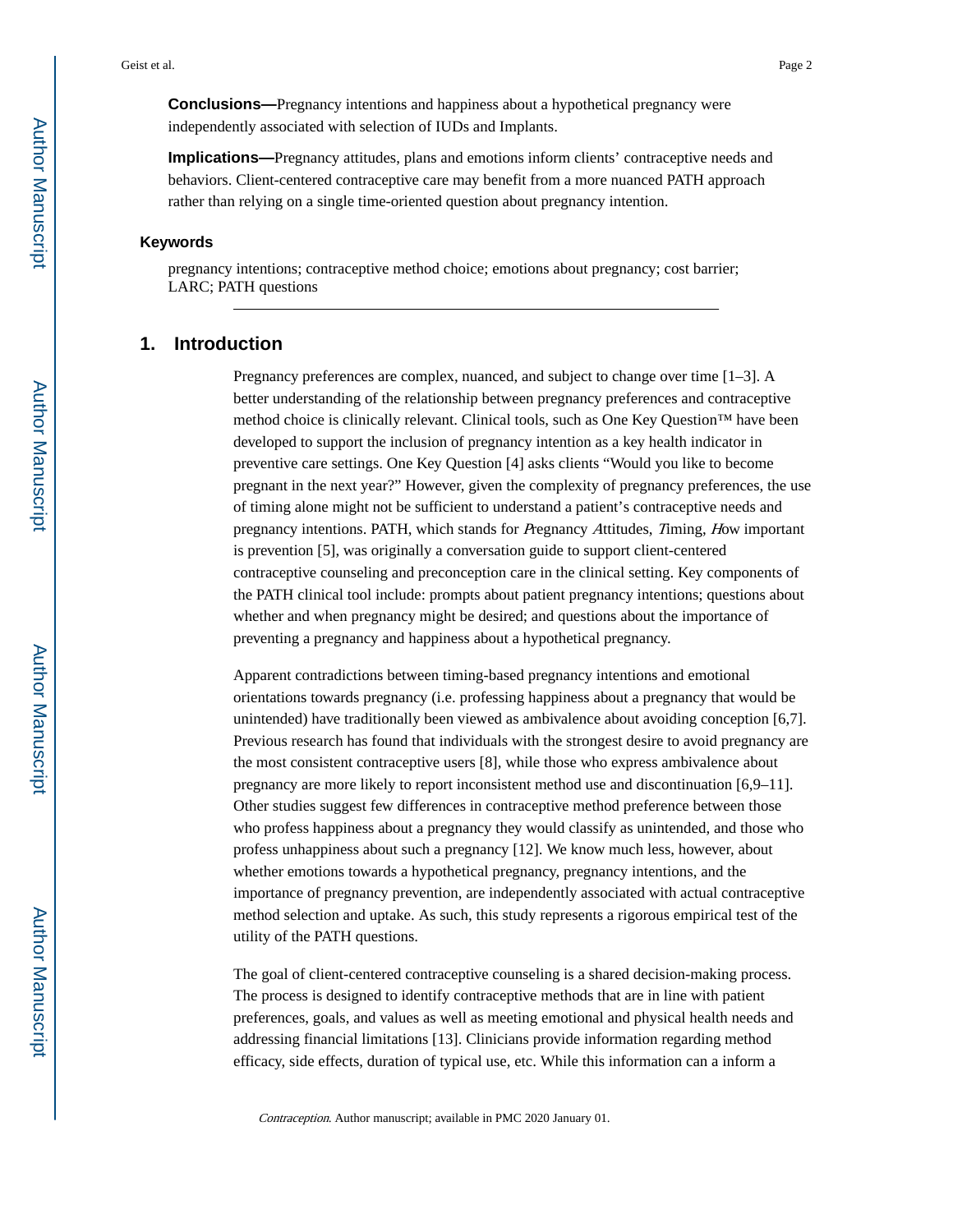client's decisionto initiate a specific method, that decision is entirely theirs to make [14]. Rooted in client-centered counseling, the HER Salt Lake Contraceptive Initiative did not specifically seek to increase use of a particular type of contraceptive method, but did find a shift toward more effective methods after the removal of costs [15]. In this analysis, we explore women's responses to the survey adapted PATH questions about attitudes towards a hypothetical pregnancy, pregnancy timing, and importance of pregnancy prevention and test associations with contraceptive method selection.

### **2. Materials and Methods:**

#### **2.1 Enrollment**

The HER Salt Lake Contraceptive Initiative (HER Salt Lake), a prospective cohort study of individuals presenting to participating family planning clinics in Salt Lake County, Utah, provided data for this study. Throughout the initiative, trained clinic staff engaged in a contraceptive counseling conversation with each client based on ten evidence-based best practices [16]. Patients' values, life experiences, and culture were central to the shareddecision making model [5,16] which was initiated as the counseling method of choice across all clinics before the start of our study.

Details on the initiative, including clinic services and data collection protocols, have been previously reported [15]. Over the 18-month enrollment period (6-month control period and 12-month intervention), a total of 11,509 individuals presented to receive new contraceptive services at HER-participating health centers and 38% enrolled in the survey-arm (n=4,425 for all enrollment periods combined, n=3,704 for the no-cost intervention periods). We collected surveys at baseline and eight additional time points over 36 months following receipt of initial contraceptive services.

To qualify for inclusion, women presented to one of the participating clinics for new contraceptive services, which included existing patients seeking a new contraceptive method and new patients seeking contraception at the clinic for the first time. Additional inclusion criteria for the survey-arm included being aged 18 to 45, fluent in English or Spanish, desiring to prevent pregnancy for at least one year, and possession of a functioning mobile phone at the time of the qualifying visit. The current study relied on the baseline survey that participants completed at enrollment. This analysis is restricted to individuals who enrolled during the 12-month intervention period when eligible patients received no-cost contraception.

#### **2.2 Sample**

For this analysis, we included eligible women who completed the enrollment survey during the intervention periods (n=3,704). We excluded those with missing data for any of the PATH questions including pregnancy intentions, prevention, and happiness questions. We also excluded individuals with missing data on contraceptive method selected at baseline and those who reported they wanted to become pregnant in the next year. Of the 3,704 women who enrolled during the intervention periods, we excluded 32 because they intended to become pregnant in the next year, 42 who did not provide complete information on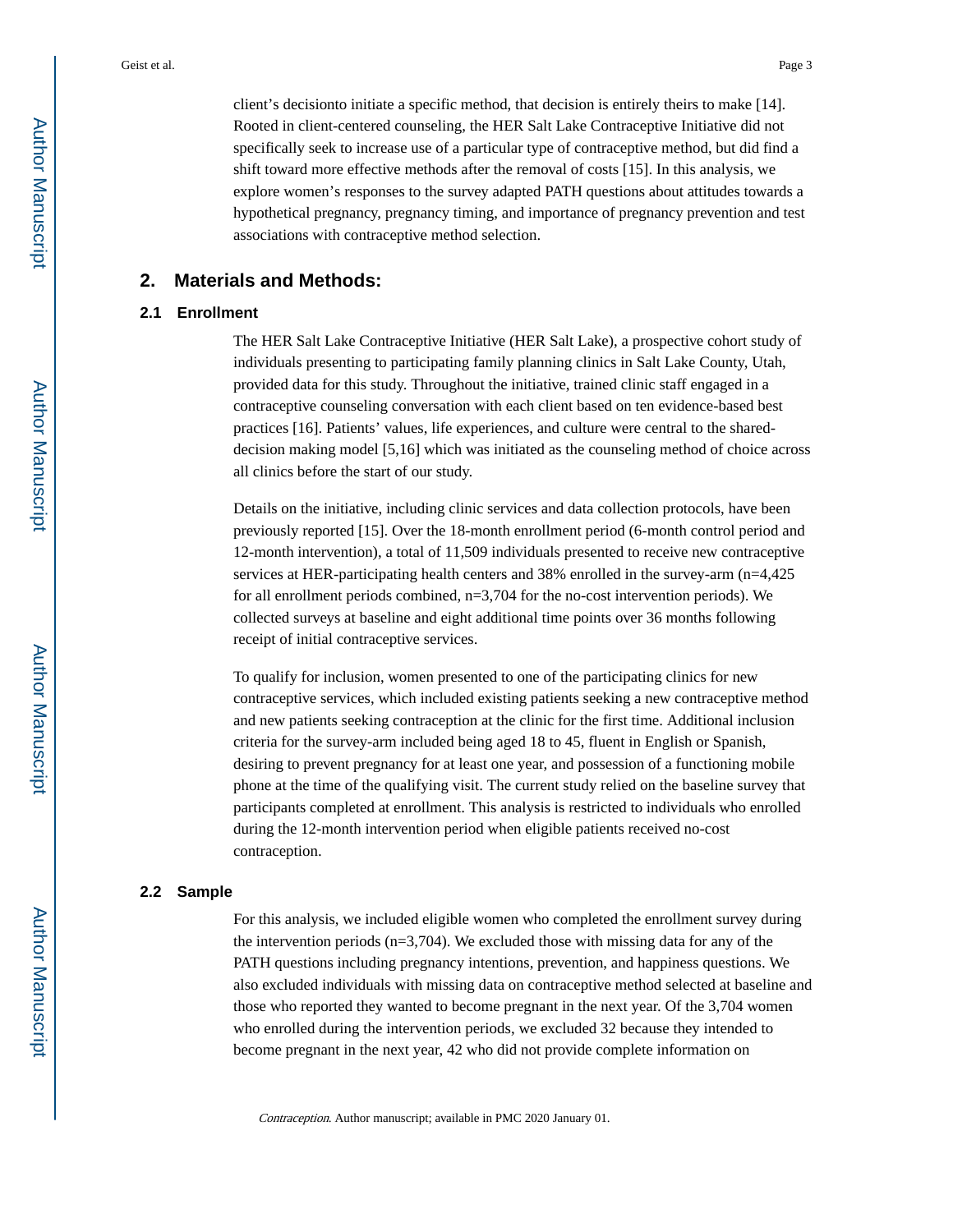pregnancy intentions (which includes 16 with missing information and 26 who respond "other"), 158 due to missing information on the question about the importance of preventing a pregnancy, and 115 due to missing information about emotional orientation towards a hypothetical pregnancy. We excluded three participants because of missing data on the outcome measure of contraceptive method choice. Due to missing information on the demographic and socioeconomic covariates included in the final models, we excluded another 224 respondents. These 224 participants do not differ in pregnancy intentions, but place less importance on preventing a pregnancy, and would be happier about a hypothetical pregnancy. The youngest respondents, those with less education, and those who were parttime students were more likely to have missing data, especially for household income. The analytical sample consisted of 3,130 participants. Sample characteristics for demographic and socioeconomic covariates are presented in Table 1. Our sample was predominantly white, young, and low-income. The majority of participants had at least some college education, were either married or living with a partner, and most had never been pregnant.

#### **2.3 Key Measures**

Our outcome of interest was contraceptive method choice. We aggregated methods into two categories: 1) long-acting reversible contraception (LARC), which was comprised of the contraceptive implant, non-hormonal IUD, and hormonal IUD; and 2) other methods, which included all other non-LARC methods (i.e., oral contraceptive pills, vaginal ring, patch, contraceptive injection, and condoms). Our covariates draw on measures from the PATH (Pregnancy Attitudes, Timing, How important is prevention) approach [5]. We adjusted survey wording for use in a self-administered survey rather than an interactive clinical setting and with input from the tool and its developer, Patty Cason. The PATH questions [\(https://www.envisionsrh.com/path-questions-examples](https://www.envisionsrh.com/path-questions-examples)) are designed for a clinician to better understand their patient's needs and reproductive goals and guide a patient-centered contraceptive counseling discussion, as appropriate. The PATH Questions are intended to facilitate a conversation between patient and provider, and are framed to assist patients in clarifying their attitudes towards reproduction and to discuss their goals in the timeframe most relevant to them. The set of items below represent the survey-adapted PATH questions.

Pregnancy attitudes are represented by a question about happiness towards a hypothetical pregnancy, which we assessed with a question used in a previous study [17]. "How would you feel about getting pregnant in the next month, with response options ranging from 0 with the anchor of "worst feeling you can imagine" to 100 with the anchor of "happiest you could possibly feel." We measured pregnancy timing by the question, "What are your future pregnancy plans?" Response options included: "I would like to get pregnant in the next 2–5 years, but not in the next year"; I would like to get pregnant in the next 5–10 years, but not before then"; "I am uncertain if or when I would like to become pregnant"; "I do not plan on getting pregnant at any time in the future." We assessed importance of pregnancy prevention using the question, "How important is it to you to not get pregnant until you are ready?" (for those who intend to become pregnant at some point in the future) and "How important is it to you to not get pregnant now or in the future?" (for individuals who do not plan on getting pregnant in the future). The electronically-adapted visual analog scale (VAS) ranged from 0 with the anchor of "not at all important" to 100 with the anchor of "the most important."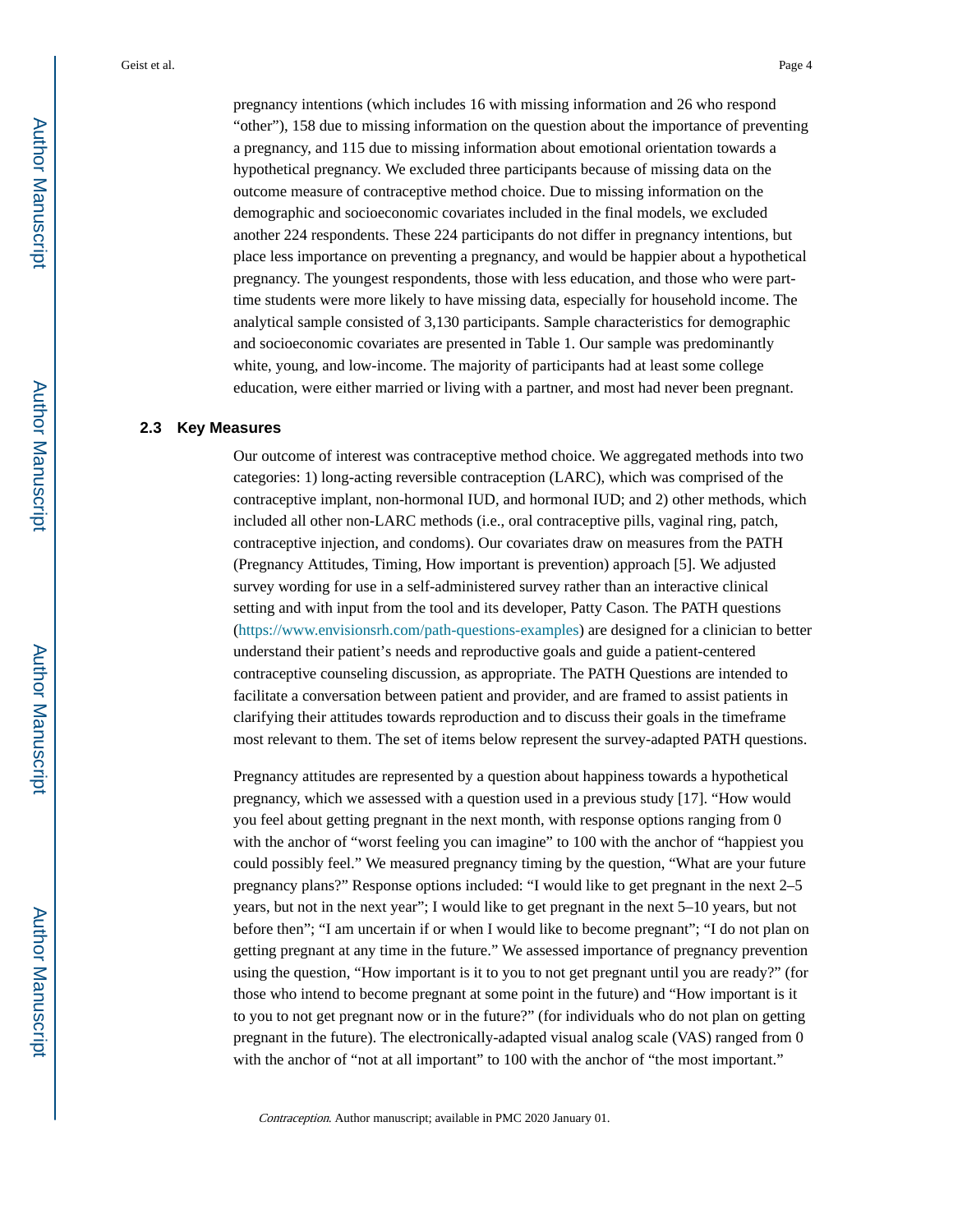#### **2.4 Analytical approach**

We described contraceptive uptake patterns and pregnancy intentions in our sample. We further summarized reported pregnancy attitudes, timing and happiness toward a hypothetical pregnancy and explored the bivariate association between the PATH questions and contraceptive method uptake. We used multivariable Poisson regression analyses with robust standard errors to examine the relationship between contraceptive uptake and pregnancy intentions (Model 1), which most closely represents the One Key Question™ approach. In Models  $2 - 4$ , we included the individual PATH questions separately and jointly. In step-wise models we explore the inclusion of age, race, education, parity, insurance status, sexual identity, relationship status, enrollment period, and clinic location, based on their possible association with method choice. We excluded age and relationship status from our models, as they were significantly associated with method choice at the imposed minimum significance threshold of  $p<10$ . We reported prevalence ratios (PR) and calculated predicted probabilities of choosing LARC based on Models 2 and 4 to illustrate substantive associations between PATH and contraceptive choice. We used Stata v15.0 or higher for all analyses.

# **3. Results**

A majority of clients (62%) selected either an IUD or implant at the time of enrollment. Overall, 24% of participants intended to get pregnant in 2–5 years, and 30% in 5–10 years. About 20% of participants were uncertain about when they intended to get pregnant and 26% of participants intended to never get pregnant.

We found lower importance of pregnancy prevention for those with short-term (2–5 years) pregnancy timing goals compared to those with longer-term or uncertain pregnancy timing (see Table 2). We also found that importance of pregnancy prevention was lowest among those who never intended to get pregnant in the future. Table 2 also shows that those who intended to get pregnant within five years reported higher happiness scores towards a pregnancy in the next month compared to all other respondents. The correlation between importance of pregnancy prevention and emotions towards a pregnancy in the next month was small to moderate at r =−.19 (95% CI based on bootstrap estimation with 100 repetitions  $-0.22$  to  $-0.15$ ).

In adjusted models (Table 3), we found that the PR of choosing IUDs or implants were significantly higher for individuals with all other pregnancy intentions compared to those who intend pregnancy in the next 2–5 years (Model 1; aPRnever=1.16 95% CI 1.07–1.26; aPR5–10 years=1.14 95% CI 1.05–1.24; aPRuncertain=1.19 95% CI 1.09–1.30). Next, we explored the extent to which pregnancy attitudes and attitudes towards prevention are associated with LARC selection. Happiness towards a hypothetical pregnancy was significantly associated (Model 2, aPR=0.97 95% CI 0.95–0.99). Reported importance of pregnancy prevention was not associated with contraceptive choices (Model 3). In Model 4 we estimated an adjusted PATH model that includes pregnancy attitudes and timing. Effect sizes remained similar when we considered both measures in the same model. In the adjusted PATH model (model 4), similar to models 1, shorter-term pregnancy intentions were associated with lower uptake of LARC methods compared to all other intentions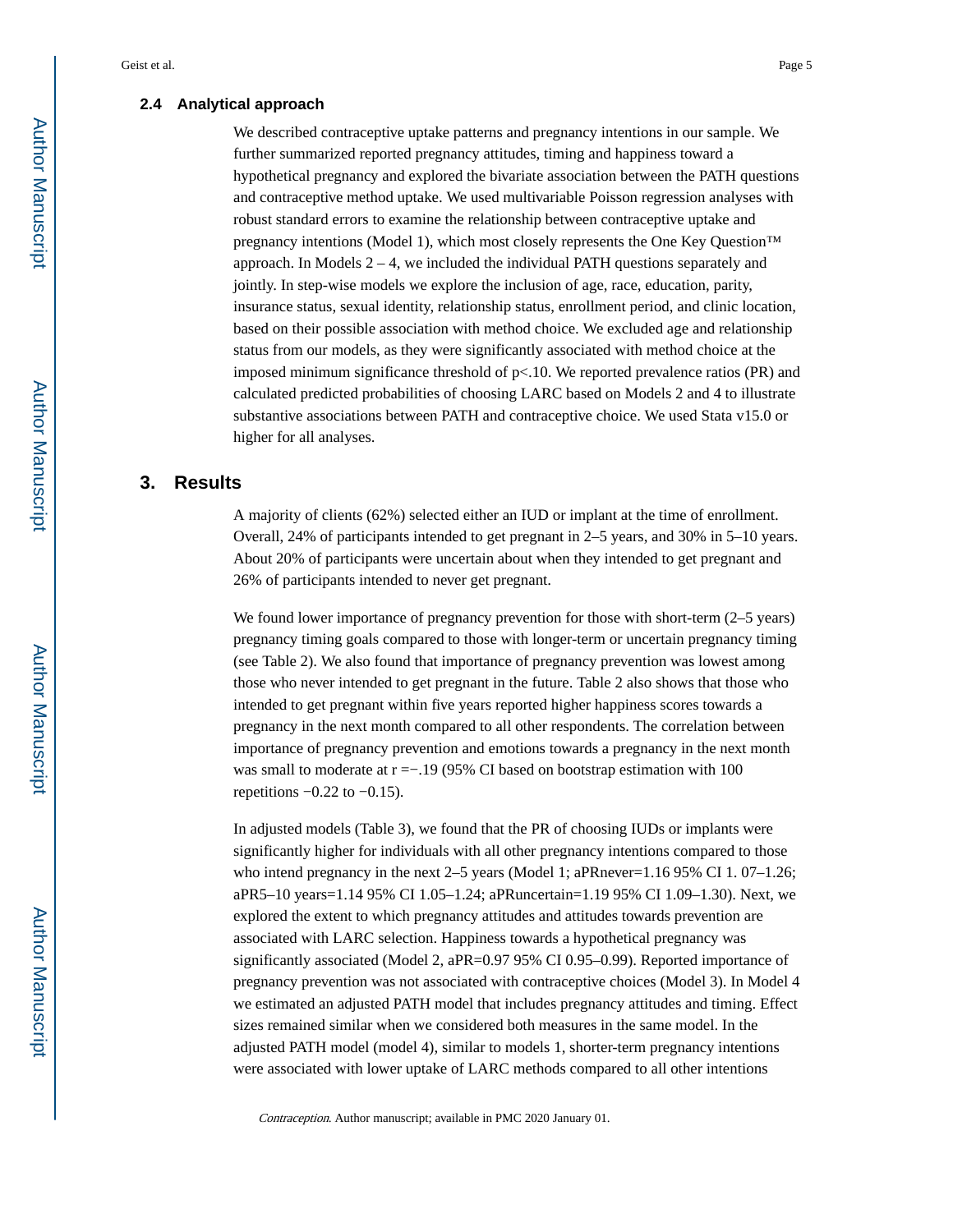$(aPR<sub>never</sub>=1.13 95% CI 1.10-1.23; aPR<sub>5-10 years</sub>=1.12 95% CI 1.03-1.22; aPR<sub>uncertain</sub>=1.16$ 95% CI 1.06–1.27). Even when we included intended pregnancy timing in the model, attitudes towards pregnancy were significantly associated with LARC uptake. A 10-point increase on a 100 VAS for attitudes towards a hypothetical pregnancy was associated with a decrease in the rate of LARC selection by 0.98 (PR 95% CI 0.96–0.999).

To better assess the clinical relevance of the small effect sizes, we calculated predicted probabilities of choosing LARC based on Model 4. Figure 1 illustrates the size of this effect. A hypothetical patient who wants to become pregnant within 5 years, but has the most negative feelings about a pregnancy right now, has a higher probability of choosing a LARC method compared to a person who never wants to be pregnant but has the most positive feelings towards an unintended pregnancy.

# **4. Discussion**

We found that the chances of choosing LARC were reduced for individuals who would like to get pregnant in the next 2–5 years compared to those who were either not desiring a future pregnancy, who were uncertain, or who intended becoming pregnant in 5–10 years. We did not find an independent effect of the importance of pregnancy prevention on method choice. However, we found a small independent effect of reported happiness about a hypothetical pregnancy on contraceptive method choice. While effects were small, this finding supports previous published research and clinical anecdotes suggesting that a client's emotions towards a potential pregnancy matter. In research and client-centered contraceptive care the more nuanced pregnancy preferences should be acknowledged, not merely the cognitive plans for pregnancy timing. While streamlined approaches to integrate questions surrounding pregnancy risk into primary care and medical subspecialties is critical, reliance on single-dimension measure like One Key Question [4] might not be sufficient in understanding a patient's emotional orientation, nuanced pregnancy intentions, and contraceptive needs.

Our study population is limited to patients of participating family planning health centers in Salt Lake County, and findings may not be generalizable to other health care settings. Because of our study design, which sampled individuals seeking contraceptive care, we cannot make conclusive statements about the extent to which attitudes about importance of pregnancy prevention influence contraceptive choices in non-contraceptive visits. Because a non-trivial number of participants had missing data on key covariates, especially household income, our sample might overrepresent slightly older individuals with more stable lives. Additional research is needed to better understand contraceptive choices among those who intend to "never" become pregnant. Moreover, the wording of questions about pregnancy attitudes and importance of pregnancy prevention differ in the referenced time frame: the former refers to attitudes about a hypothetical pregnancy in the next month, the latter queries the importance of a preventing a pregnancy until a respondent is ready (or "ever" for those who never indent to become pregnant). However, our study has several strengths. Unlike most research seeking to identify predictors of contraceptive method choice, our study is prospective and tests the independent effect of the different PATH dimensions. Our research design further eliminated any financial constraints from contraceptive choices.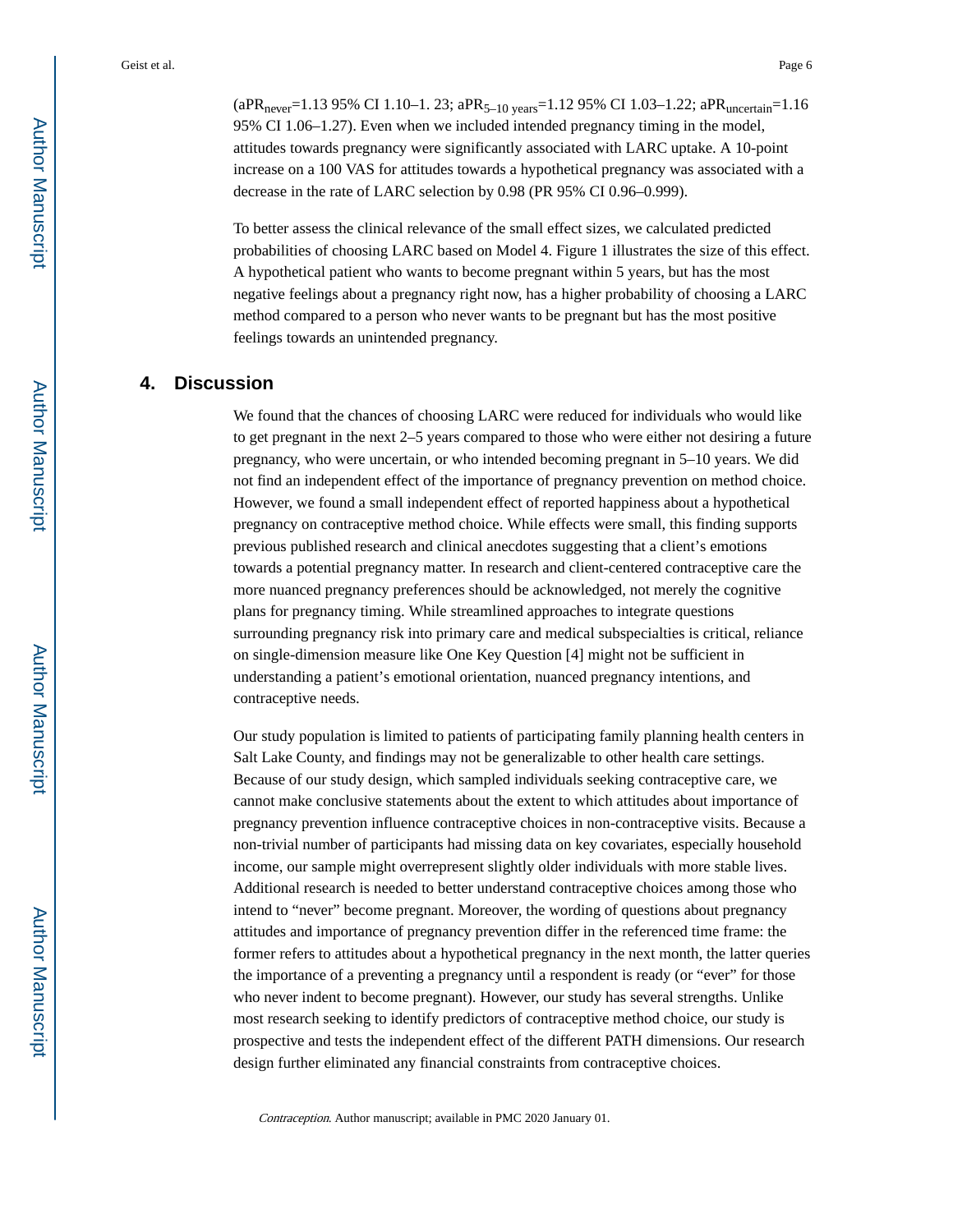While providers have long considered pregnancy intentions central to understanding contraceptive choices, these data highlight the complexity of individual's PATH orientations toward pregnancy preferences. For individuals who would like to become pregnant in the next 2–5 years, patient options could be expanded with the discussion about the possibility of shorter-term use of LARC, in addition to a detailed discussion of all short-acting methods and return to fertility. Individuals who indicate they would be very happy about becoming pregnant in the short term may benefit from information on preconception care, in addition to contraceptive counseling.

When addressing the needs of individuals who report they do not want to get pregnant in the next year, a clinical encounter can still be used for preconception education. Patients may be interested in learning more about return to fertility for both long-acting methods and shortacting methods [18]. Future research on PATH questions should explore their association with a variety of contraceptive choices and methods mix patterns. Additionally, future research should explore how pregnancy attitudes and timing might interact with the importance of pregnancy preventions, as well as emotions about a hypothetical pregnancy as they shape contraceptive behaviors jointly and separately. Expanding research questions and contraceptive counseling to consider the multiple domains of PATH questions has the potential to enhance our understanding of clients' personal pregnancy preferences.

# **Funding:**

This project is funded by the Society of Family Planning Research Fund, the William and Flora Hewlett Foundation, and an anonymous foundation. The following companies contributed contraceptive products for the project: Bayer Women's Healthcare, Merck & Co. Inc., and Teva Pharmaceuticals.

Use of REDCap provided by Eunice Kennedy Shriver National Institute of Child Health and Development grant (8UL1TR000105 (formerly UL1RR025764) NCATS/NIH).

Team members receive support from the Eunice Kennedy Shriver National Institute of Child Health & Human Development and the Office of Research on Women's Health of the National Institute of Health, JNS via Award Number K12HD085852 and DKT via K24HD087436.

The content is solely the responsibility of the authors and does not necessarily represent the official view of any of the funding agencies or participating institutions, including the National Institutes of Health, the University of Utah or Planned Parenthood Federation of America, Inc.

### **References**

- [1]. Bachrach CA, Newcomer S. Intended pregnancies and unintended pregnancies: Distinct categories or opposite ends of a continuum? Fam Plann Perspect. 1999;31:251–2. [PubMed: 10723654]
- [2]. Jones RK. Change and consistency in US women's pregnancy attitudes and associations with contraceptive use. Contraception. 2017;95:485–90. [PubMed: 28137557]
- [3]. Aiken AR, Borrero S, Callegari LS, Dehlendorf C. Rethinking the pregnancy planning paradigm: unintended conceptions or unrepresentative concepts? Perspect Sex Reprod Health. 2016;48:147. [PubMed: 27513444]
- [4]. Bellanca HK, Hunter MS. ONE KEY QUESTION : Preventive reproductive health is part of high quality primary care. Contraception. 2013;88:3–6. [PubMed: 23773527]
- [5]. Callegari LS, Aiken AR, Dehlendorf C, Cason P, Borrero S. Addressing potential pitfalls of reproductive life planning with patient-centered counseling. Am J Obstet Gynecol. 2017;216:129–34. [PubMed: 27776920]
- [6]. Higgins JA, Popkin RA, Santelli JS. Pregnancy ambivalence and contraceptive use among young adults in the United States. Perspect Sex Reprod Health. 2012;44:236–43. [PubMed: 23231331]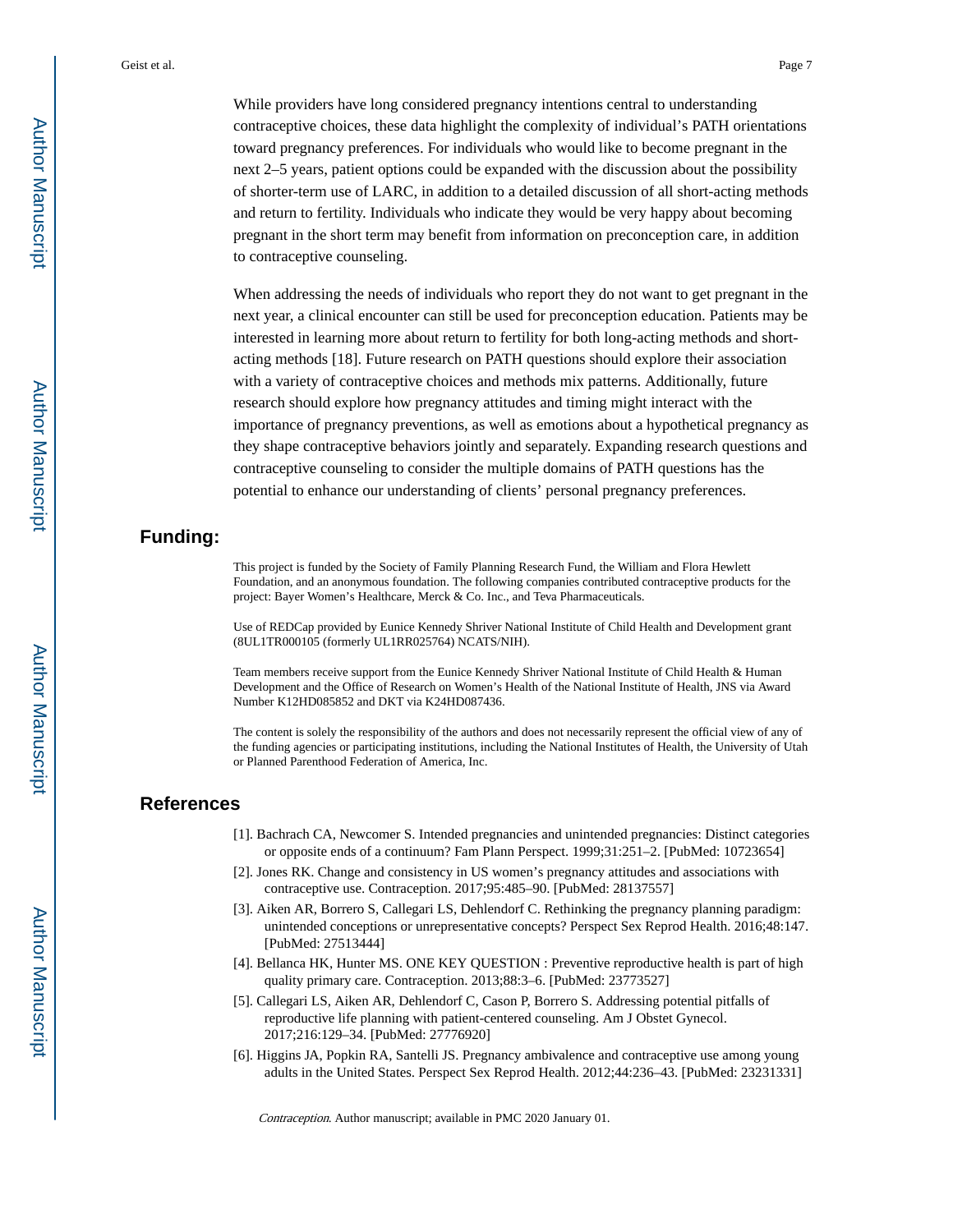- [7]. Schwarz EB, Lohr PA, Gold MA, Gerbert B. Prevalence and correlates of ambivalence towards pregnancy among nonpregnant women. Contraception. 2007;75:305–10. [PubMed: 17362711]
- [8]. Jones RK, Tapales A, Lindberg LD, Frost J. Using longitudinal data to understand changes in consistent contraceptive use. Perspect Sex Reprod Health. 2015;47:131–9. [PubMed: 26287965]
- [9]. Higgins JA, Hirsch JS, Trussell J. Pleasure, prophylaxis and procreation: a qualitative analysis of intermittent contraceptive use and unintended pregnancy. Perspect Sex Reprod Health. 2008;40:130–7. [PubMed: 18803794]
- [10]. Zabin LS. Ambivalent feelings about parenthood may lead to inconsistent contraceptive use--and pregnancy. Perspect Sex Reprod Health. 1999;31:250.
- [11]. Frost JJ, Singh S, Finer LB. Factors associated with contraceptive use and nonuse, United States, 2004. Perspect Sex Reprod Health. 2007;39:90–9. [PubMed: 17565622]
- [12]. Aiken AR, Dillaway C, Mevs-Korff N. A blessing I can't afford: factors underlying the paradox of happiness about unintended pregnancy. Social Science & Medicine. 2015;132:149–55. [PubMed: 25813729]
- [13]. Secura GM, Allsworth JE, Madden T, Mullersman JL, Peipert JF. The Contraceptive CHOICE Project: reducing barriers to long-acting reversible contraception. Am J Obstet Gynecol. 2010;203:115 e1-. e7. [PubMed: 20541171]
- [14]. Dehlendorf C, Grumbach K, Schmittdiel JA, Steinauer J. Shared decision making in contraceptive counseling. Contraception. 2017;95:452–5. [PubMed: 28069491]
- [15]. Sanders JN, Myers K, Gawron LM, Simmons RG, Turok DK. Contraceptive method use during the community-wide HER salt lake contraceptive initiative. Am J Public Health. 2018;108:550– 6. [PubMed: 29470119]
- [16]. Dehlendorf C, Krajewski C, Borrero S. Contraceptive counseling: best practices to ensure quality communication and enable effective contraceptive use. Clinical obstetrics and gynecology. 2014;57:659. [PubMed: 25264697]
- [17]. Aiken AR, Potter JE. Are Latina women ambivalent about pregnancies they are trying to prevent? Evidence from the Border Contraceptive Access Study. Perspect Sex Reprod Health. 2013;45:196–203. [PubMed: 24192284]
- [18]. Higgins JA. Pregnancy Ambivalence and Long‐Acting Reversible Contraceptive (LARC) Use Among Young Adult Women: A Qualitative Study. Perspect Sex Reprod Health. 2017.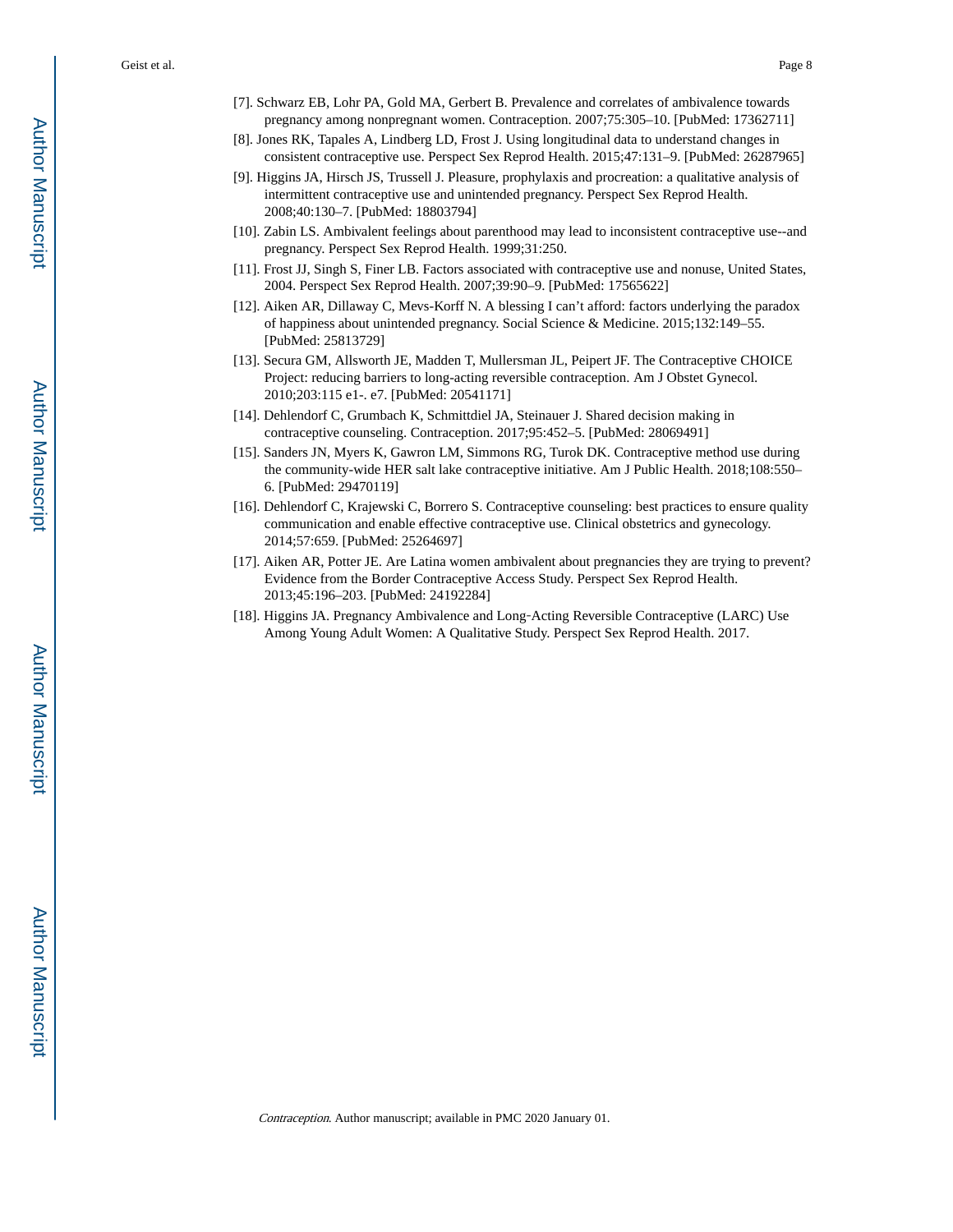Geist et al. Page 9



**Figure 1.** 

: Predicted probability of LARC choice by pregnancy intention and emotions towards pregnancy based on Poisson Regression Models (Table 3) for participants who enrolled in the survey arm of the HER Salt Lake Contraceptive Initiative and responded to key attitude, sociodemographic, and behavior measures.

Note: N=3130. Based on results from multivariable Poisson regressions that adjusted for race, education, parity, insurance status, sexual identity, enrollment period, and clinic location. All controls held at sample means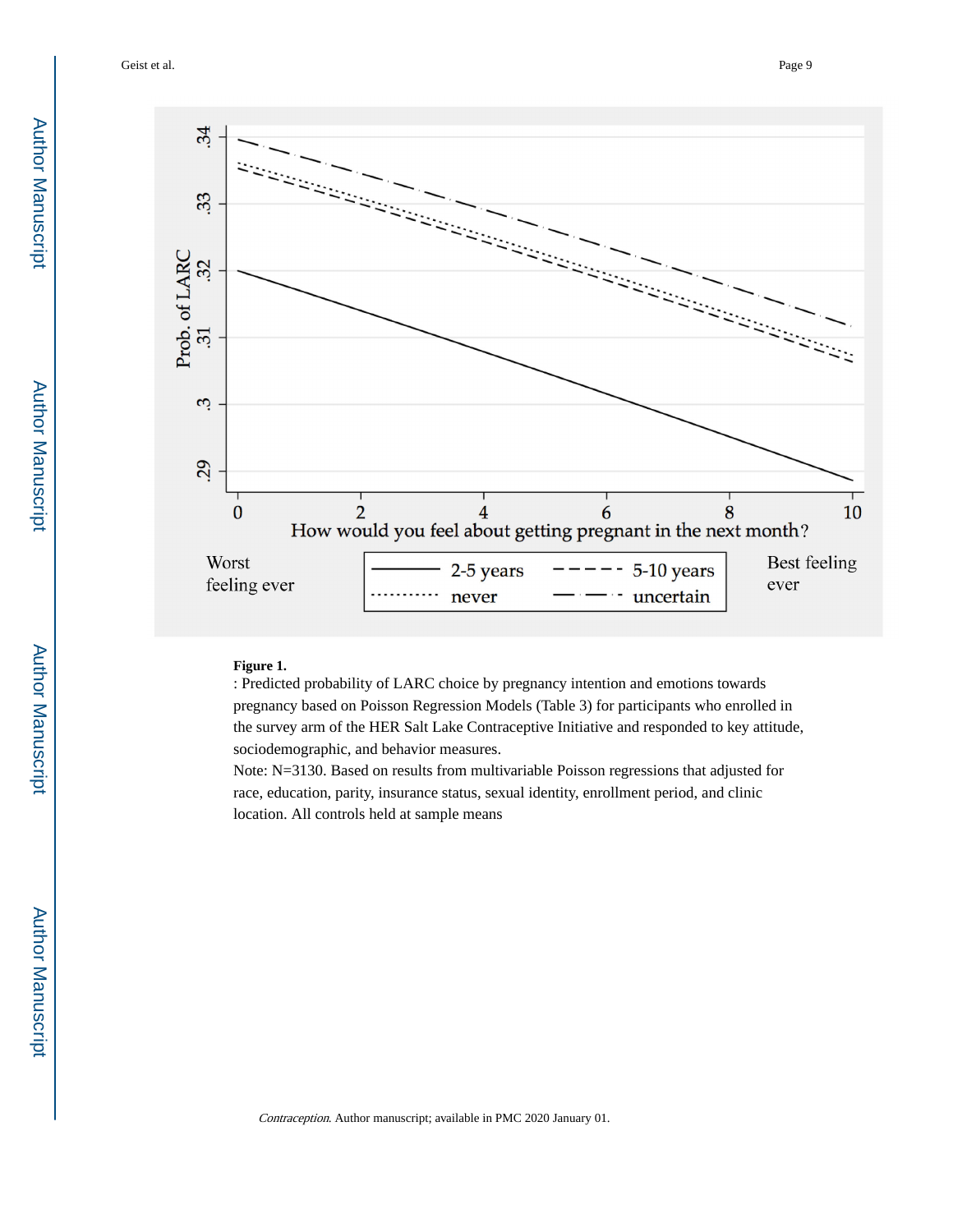#### **Table 1:**

Sample Characteristics of participants who enrolled in the survey arm of the HER Salt Lake Contraceptive Initiative and responded to key attitude, sociodemographic, and behavior measures (N=3,130).

|                                           | Percent/Mean (n) | Std. Dev. | Min              | Max          |
|-------------------------------------------|------------------|-----------|------------------|--------------|
| Race/Ethnicity                            |                  |           |                  |              |
| White (non-Hispanic)                      | 65% (2,155)      |           | $\overline{0}$   | 1            |
| Hispanic (any Race)                       | 23% (765)        |           | $\boldsymbol{0}$ | $\mathbf{1}$ |
| Non-White (non-Hispanic)                  | 12% (414)        |           | $\mathbf{0}$     | 1            |
| Income as percent of federal poverty line | 159(3,130)       | 284       | $\mathbf{0}$     | 12626        |
| <b>Study Period</b>                       |                  |           |                  |              |
| Intervention 1                            | 49% (1,640)      |           | $\boldsymbol{0}$ | $\mathbf{1}$ |
| Intervention 2                            | 51% (1,714)      |           | $\mathbf{0}$     | 1            |
| Currently has Health Insurance            |                  |           |                  |              |
| No                                        | 53% (1,773)      |           | $\Omega$         | 1            |
| Yes                                       | 46% (1,581)      |           | $\overline{0}$   | $\mathbf{1}$ |
| Level of Education                        |                  |           |                  |              |
| High School or Less                       | 43% (1,422)      |           | $\overline{0}$   | $\mathbf{1}$ |
| Some College or More                      | 57% (1,908)      |           | $\Omega$         | 1            |
| <b>Current School Enrollment</b>          |                  |           |                  |              |
| Not in school                             | 66% (2,185)      |           | $\mathbf{0}$     | 1            |
| <b>Enrolled Part-time</b>                 | 12% (386)        |           | $\overline{0}$   | $\mathbf{1}$ |
| Enrolled Full-time                        | 23% (752)        |           | $\overline{0}$   | $\mathbf{1}$ |
| Sexual Identity                           |                  |           |                  |              |
| <b>Exclusively Heterosexual</b>           | 71% (2,355)      |           | $\overline{0}$   | $\mathbf{1}$ |
| Mostly Heterosexual                       | 16% (511)        |           | $\mathbf{0}$     | 1            |
| Bisexual                                  | 12% (386)        |           | $\overline{0}$   | $\mathbf{1}$ |
| Mostly or Exclusively Gay/Lesbian         | 1% (20)          |           | $\mathbf{0}$     | 1            |
| Other                                     | 1% (25)          |           | $\overline{0}$   | 1            |
| Number of Previous Pregnancies            |                  |           |                  |              |
| $\boldsymbol{0}$                          | 63% (2,079)      |           | $\boldsymbol{0}$ | $\mathbf{1}$ |
| $\mathbf{1}$                              | 16% (513)        |           | $\mathbf{0}$     | 1            |
| $\overline{2}$                            | 9% (313)         |           | $\Omega$         | 1            |
| 3 or more                                 | 12% (402)        |           | $\Omega$         | 1            |
| <b>Enrollment Location</b>                |                  |           |                  |              |
| Clinic A (Abortion clinic)                | 15% (499)        |           | $\mathbf{0}$     | 1            |
| Clinic B (Title X clinic)                 | 33% (1,113)      |           | $\mathbf{0}$     | $\mathbf{1}$ |
| Clinic C (Title X clinic)                 | 31% (1,055)      |           | $\Omega$         | 1            |
| Clinic D (Title X clinic)                 | 20% (687)        |           | $\overline{0}$   | $\mathbf{1}$ |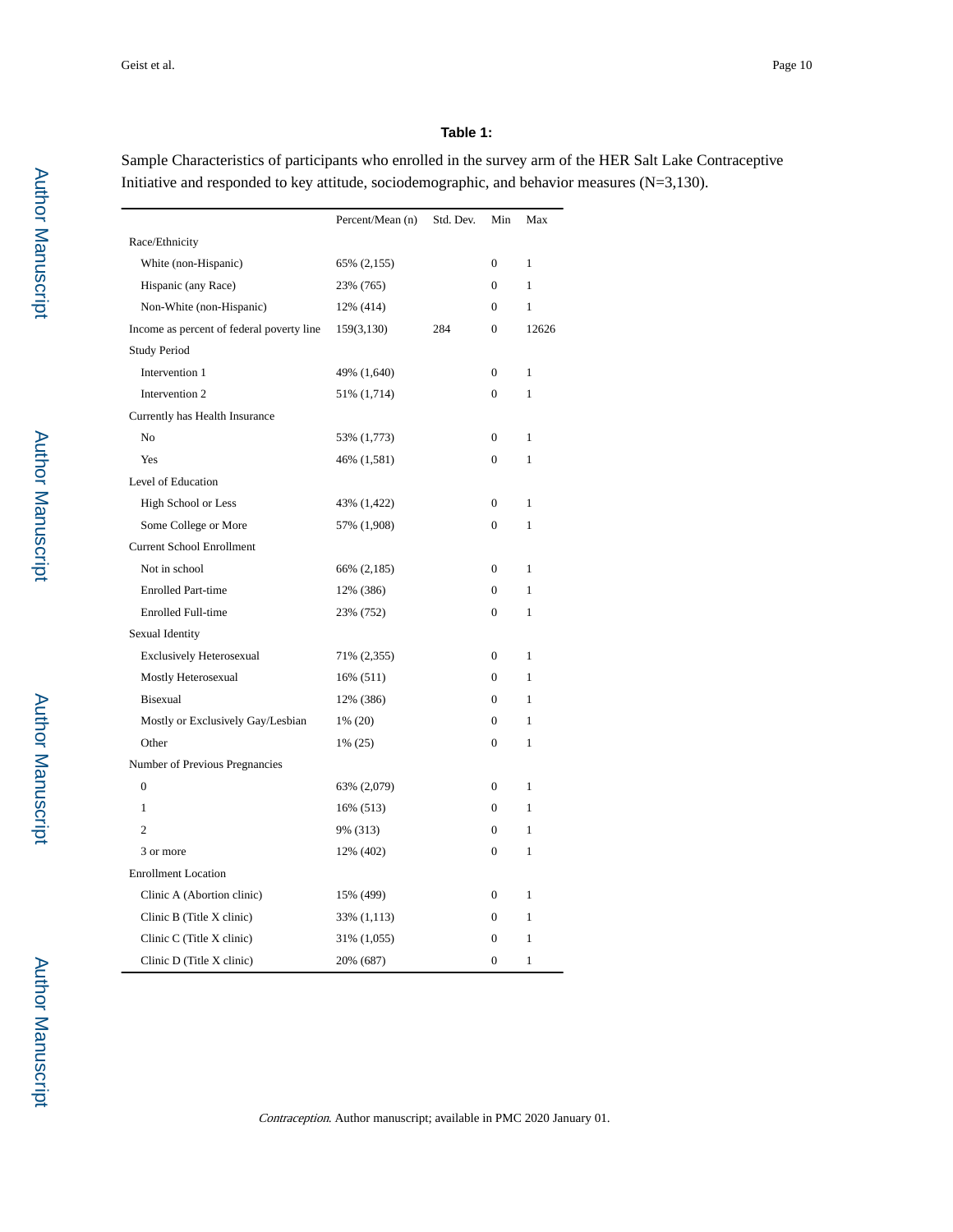#### **Table 2:**

Descriptive Statistics for participants who enrolled in the survey arm of the HER Salt Lake Contraceptive Initiative and responded to key attitude, sociodemographic, and behavior measures.

|                                                            | Attitudes towards importance of pregnancy<br>prevention |        | Emotions about a hypothetical pregnancy |                |        |    |
|------------------------------------------------------------|---------------------------------------------------------|--------|-----------------------------------------|----------------|--------|----|
|                                                            | Mean                                                    | 95% CI |                                         | Mean           | 95% CI |    |
| Full Sample By Pregnancy<br><i>ntentions</i> (% of sample) | $86(SD=21)^2$                                           | 85     | 87                                      | 15 $(SD=17)^2$ | 14     | 16 |
| 2–5 years $(24%)$                                          | 84                                                      | 83     | 86                                      | -25            | 23     | 26 |
| $5-10$ years $(30%)$                                       | 90                                                      | 89     | 90                                      | 13             | 12     | 14 |
| Uncertain $(20%)$                                          | 89                                                      | 88     | 91                                      | 12             | 11     | 14 |
| Never $(26%)$                                              | 80                                                      | 78     | 82                                      | -11            | 10     | 12 |

N=3,130 Based on 100-point visual analog scale (VAS). Higher scores indicate greater importance of prevention and more positive emotions towards pregnancy.

 $I_{\text{Range from 0 to 100}}$ 

 $\sqrt{2}$  Multivariate models show effects in 10-point units